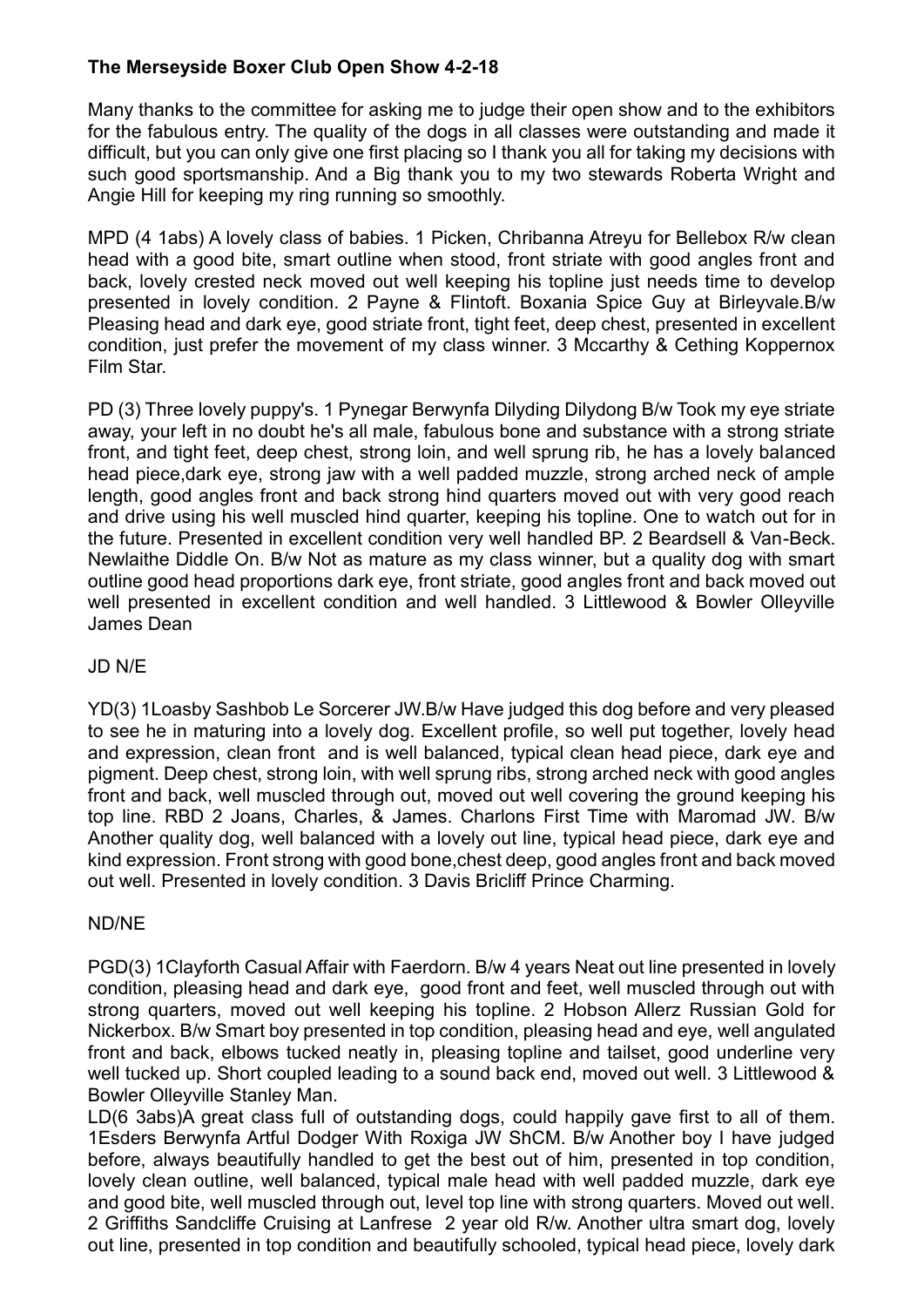eye, strong front, deep chest, well sprung ribs, tight loin with very good muscle tone all through moved out well, just prefer the width of fore chest on class winner. 3 Mullis Idleforde Prime Suspect JW.

OD(5 1abs) 1Pynegar Berwynfa Blurred Lines with Longsdale. B/w masculine dog, excellent bone, square, balanced outline, very good head, dark eye, strong muzzle, elegant neck with that lovely arch into the withers. He has good angles front and back, elbows neatly tucked in, very good topline and tailset. Excellent muscle tone through out. Moved with power and drive, Showed his socks off and demanding his first place. BD& BIS. 2 Beardsell & Van-Beck. Newlaithe Bug On. B/w Another good dog. Good proportions with excellent body shape and bone, would prefer wider for chest, Good angles front and back in top form beautifully handled, 3 Hyde Stothard Pure Didly Dokely JW.

SSCD/B (4 1abs) 1Beardsell & Van-Beck Newlaithe Lucianna, B/w Bitch very smart girl with a lovely shape, good head proportions and dark eye. Strong front, well muscled back end, gleaming coat. Correct angulation front and back, moved out well keeping her topline. 2 Pynegar & Loasby Berwynfa Wizza Dora 10 month B/w Bitch Just a baby still with time on her side, she has it all there just need to mature.3 O'Boyle Petarris Suzie Bagwash. VD/B(5 3abs)1Gore Our Boy Benny 10 years R/w This boy made my day, what a caricature, full of life and rearing to go, he showed his socks of and moved round the ring like a youngster. I could quite happily taken him home. BVIS. 2 O'Boyle Petarris Suzie Bagwash Black Brindle bitch neat head and lovely dark eye, not as lively as my class winner but a nice overall bitch enjoying her day out.

MPB(5 1abs) What a great class all these lovely puppy's coming up bodes well for this great breed.1 Fay-Smith Lorrosa Shine Like a Diamond BB/w 7 months old and took my eye the moment she entered the ring, what a cracking little lady she has a lovely out line clean head free from any exaggeration with a mischievous dark eye. Good front and evident fore chest with first class construction, beautifully schooled and showed like she be doing it for years. 2 Humphries Chribanna Amethyst Shower. B/w 7 months Another quality baby, not as well on as my class winner but still has every thing there to grow into, very nice out line with good proportions, good angles front and back, moved out well. 3 Picken Bellebox Aurora

BP(3) A class full of top quality puppy's that could change places on another day.1Beardsell & Van-Beck Newlaithe Wardara B/w Top quality puppy with a gorgeous outline, a lovely head, well padded muzzle, clean skull, dark expressive eye and good ear set. Elegant clean arched neck witch blends into a level topline and correct tailset. Excellent forequarters with strong well muscled hindquarters.BPB 2 Pyneigar & Esders Berwynfa Zoom Zoom Shu Boom.B/w Quality puppy poses a nice picture when stood, clean well proportioned head good bite clean arched neck, good front with good muscle tone and bone throughout, just prefer movement of class winner on the day. 3 Fay-Smith Lorrosa Scout's Honour.

JB(5 1abs)1 griffiths Lanfreese Limelight. What a cracking bitch, so beautifully balanced with a well covered frame and fabulous outline. Beautiful head lovely dark expressive eyes that are just the right size, neat ears. Well developed chest and excellent quarters witch she used to power round the ring, Excellent front assembly and tight feet. Well sprung ribs and a supper topline, beautifully presented and handled.BB & RBIS. 2 Mccarthy & Gething Sunvally Careless Heart at Jeddhi A bitch I have seen and admired in the ring so was pleased to be able to go over her B/w with a typical head expressive dark eyes and good wide mouth with correct dentition and bite. She had a nice neck and pleasing front with good bone and clean shoulders, shapely body and striate topline, good angles front and back just didn't move as well today as my class winner. 3 Picken Bellebox Top Trick,

YB(3 1abs)1Jones & Charles Charlons Nostalgia JW. B/w Beautiful clean head with dark eyes and pigment well padded muzzle with evident chin. Well constructed bitch with clean outline, well of for bone and substance in hard muscular condition. Deep brisket and well